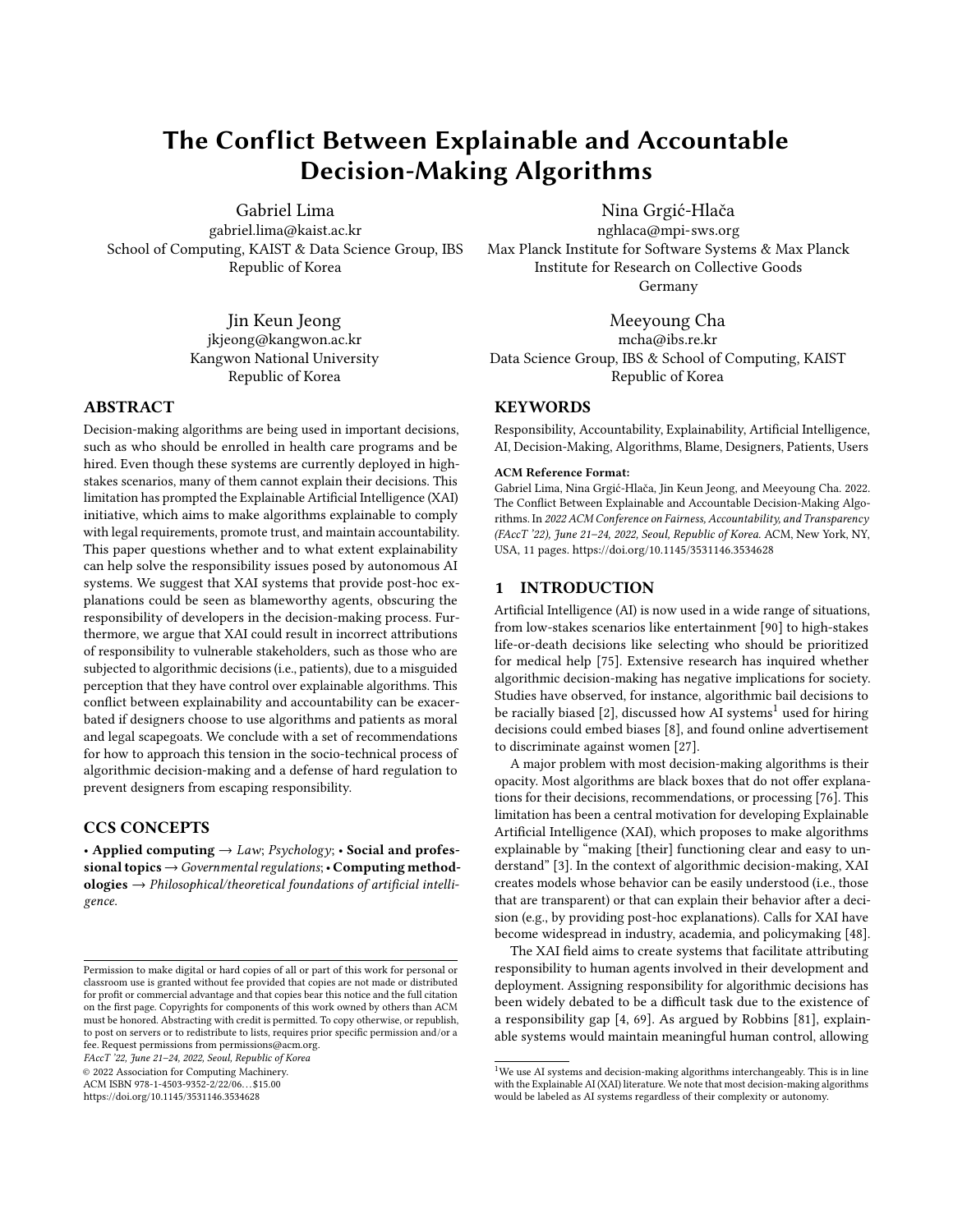responsibility to be traced back to designers, $2$  users, and patients (i.e., those subjected to algorithmic decision-making). That is not to say that XAI is only put forward to deal with responsibility issues. Explanations can, for instance, also be used to comply with legal requirements, promote trust in decision-making algorithms, and assess their accuracy [\[57\]](#page-9-3).

We argue in this paper that XAI is not a panacea to the plethora of responsibility issues that autonomous decision-making algorithms entail. We focus our discussion on AI systems that are designed to make consequential decisions and can provide explanations afterwards, i.e., algorithms that are explainable in a post-hoc manner. While we agree that explainable systems are necessary for the responsible deployment of algorithmic decision-making, we show how XAI's post-hoc explanations may be at odds with the public's understanding of AI systems' agency and blameworthiness. Furthermore, we discuss how those who are subjected to algorithmic decisions (i.e., patients) may be perceived as having meaningful human control over XAI systems and illustrate how this impression is false and does not translate to true empowerment over algorithms.

Considering blame as a response to the reasons upon which an agent has acted [\[86\]](#page-10-6), post-hoc explainable algorithms may be perceived as actors that can explain the reasons behind their decisions and thus as blameworthy. Explainable AI systems may also be viewed as more capable and intentional than their opaque counterparts, resulting in higher levels of blame [\[63,](#page-10-7) [64\]](#page-10-8). This impression obscures the responsibility of human agents in algorithmic decisionmaking and shifts laypeople's moral judgments towards machines, potentially influencing policymakers and hindering the adoption of beneficial AI technologies [\[11,](#page-9-4) [19\]](#page-9-5).

Motivated by the concern that developers could launder their agency for the deployment of autonomous systems [\[82\]](#page-10-9) and implement superficial ethical measures to avoid regulation [\[38\]](#page-9-6), we show how they could use XAI to create a false sense of understanding and control for patients. We illustrate this misleading impression with research showing that algorithmic explanations are often nonsensical and leave individuals with no real control [\[83\]](#page-10-10). XAI systems can also be used to deceive patients, even those trained in AI-related areas [\[33\]](#page-9-7), creating moral and legal scapegoats.

By illustrating how the responsibility for explainable systems might be blurred, we contribute to the literature by analyzing the responsibility gap posed by autonomous systems with a novel and critical perspective on the XAI field. We conclude with a call for interpretable systems, which would emphasize developers' responsibilities throughout the development and deployment of decisionmaking algorithms. Finally, we discuss how current regulatory approaches fail to address the conflict between explainability and responsibility and offer potential solutions.

# 2 BACKGROUND

#### 2.1 Explainable AI

Algorithms are used to assist human judges in bail decisions [\[2\]](#page-8-0), decide which patients should be prioritized for medical assistance [\[75\]](#page-10-2), evaluate job applicants [\[8\]](#page-9-0), and in many other applications. Algorithmic decision-making has become widespread in society, and much research has been devoted to understanding its benefits and drawbacks. A common criticism of most models used for making these life-changing decisions is that they are inscrutable black boxes [\[87\]](#page-10-11). Users, patients, and even designers do not understand how algorithms make decisions, making it impossible to backtrack their decision-making process.

The widespread use of consequential decision-making algorithms has made understanding how they work necessary. Explainable Artificial Intelligence (XAI), a field committed to increasing people's understanding of decision-making algorithms, arose from this need. As defined by Arrieta et al. [\[3\]](#page-8-1), an explainable system is "one that produces details or reasons to make its functioning clear or easy to understand" for a specific audience, be it users, designers, patients, or policymakers.

Efforts to develop explainable systems are often categorized into two groups: they either propose transparent models or build techniques to assist black box models to explain their behavior after a decision (referred to as post-hoc explainability) [\[61\]](#page-10-12). Algorithms are transparent when a human can simulate its functioning (i.e., the model is simulatable), explain each part of the model (decomposable), and follow its decision-making process. Post-hoc explainability, on the other hand, is supported by strategies and models that explain decisions for any given input.

A linear regression is a typical example of a transparent model. Variables can be human-readable, and people can simulate the model if it is not unnecessarily complex. There are countless examples of post-hoc explainability, including techniques for simplifying an algorithm's specific decision (e.g., LIME [\[80\]](#page-10-13)), creating humanunderstandable visualizations (e.g., [\[88\]](#page-10-14)), and presenting counterfactual examples (e.g., [\[104\]](#page-10-15)). Post-hoc explanations present extra information, such as which feature of an input had the greatest impact on the final decision or similar examples that might have resulted in a different determination (i.e., a counterfactual). This paper focuses on post-hoc explanations and how they may conflict with accountability.

## 2.2 Widespread Calls for Explainable AI

In a study of the global guidelines referring to the ethics of AI, Jobin et al. [\[48\]](#page-9-2) found explainability (and similar notions like transparency) to be the most prominent principle across the efforts to promote the responsible development and deployment of AI. Although not restricted to algorithmic decision-making, several guidelines proposed explainability for this specific context [\[25,](#page-9-8) [39\]](#page-9-9). Industry leaders have also called for research in the field of XAI. For instance, Microsoft's CEO Satya Nadella defended the use of transparent systems, "AI must be transparent. [...] People should have an understanding of how the technology sees and analyzes the world" [\[73\]](#page-10-16). Researchers have also observed an exponential increase in the number of articles addressing XAI being published in academic venues in the last few years [\[3\]](#page-8-1), demonstrating the role of academia in the development of explainable algorithms.

Scholars have argued for explainable systems based on a variety of premises. Felzmann et al. [\[1\]](#page-8-3) justified the research agenda to

<span id="page-1-0"></span> $^2\rm{We}$  refer to developers and designers as the  $collective$  agents that encompass programmers, executives, and any other entity involved in the design and development of decision-making algorithms. More specifically, we turn our attention to corporations that may develop decision-making algorithms.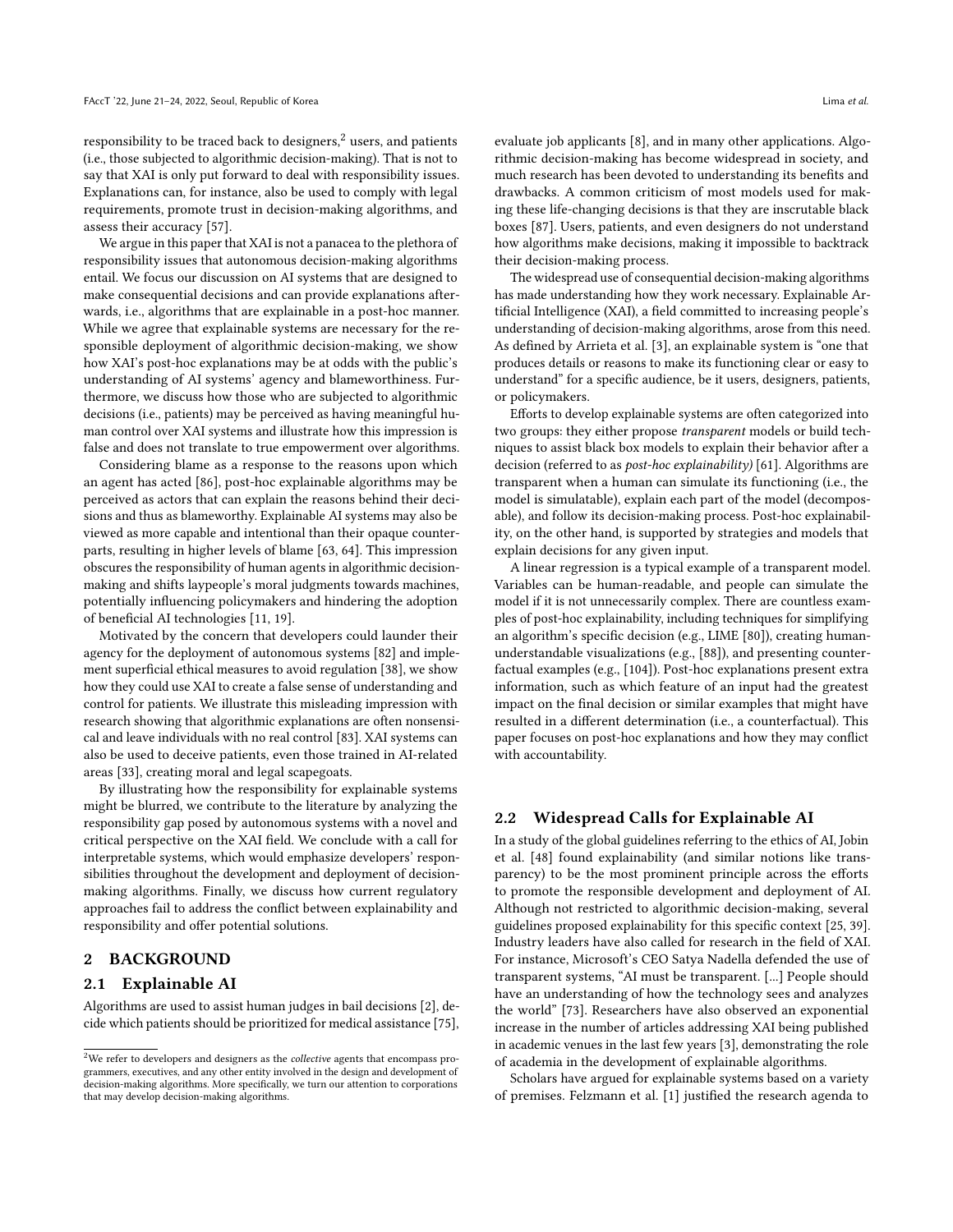promote the acceptance of AI systems. Mittelstadt et al. [\[72\]](#page-10-17) defended explainability as a form of promoting trust and verification in algorithmic decision-making. Burrell [\[18\]](#page-9-10) argued in favor of explainable systems as a form of assessing fairness. Systems that are understandable for stakeholders could also contribute to their privacy [\[3\]](#page-8-1).

The development of XAI has also been motivated by legal requirements [\[10\]](#page-9-11). Existing laws, such as those granting consumers access to their credit score, require algorithms to explain their decisions [\[87\]](#page-10-11). The "right to explanation" included in the European General Data Protection Regulation (GDPR) is a good example of how politicians could enforce explainability [\[42\]](#page-9-12). While interpretations of the law are yet to take place in courts, GDPR seems to entitle patients the right to ask for explanations concerning the logic used by algorithms that make consequential decisions [\[87\]](#page-10-11).

Although the introduction to XAI presented above portrays it as a panacea to the opacity posed by algorithmic decision-making, the field has also been subjected to serious criticism. Scholars have raised concerns about how explainable systems may give designers unwarranted control over the information that patients and users receive [\[9\]](#page-9-13). Kasirzadeh and Smart [\[52\]](#page-9-14) criticized counterfactuals as an appropriate approach to XAI as it might require incoherent social theories, e.g., by disregarding that some social categories are immutable. De Laat [\[28\]](#page-9-15) argued that full transparency should be avoided due to potential negative consequences, such as loss of privacy. Robbins [\[81\]](#page-10-5) showed that requiring explainability of all AI systems is misguided and suggested that a principle of explainability should be connected to specific decisions rather than the technology.

Building upon this previous work, our novel critique of XAI relies on its conflict with one issue it seeks to solve: the responsibility gap posed by autonomous systems. Scholars defend that XAI contributes to the report of an algorithm's negative impacts and auditability [\[3\]](#page-8-1). Explainability has often been framed as a necessary condition for accountable AI systems (e.g., [\[70\]](#page-10-18)). Similarly, Robbins [\[81\]](#page-10-5) argued that explainable systems are primarily for maintaining meaningful human control and responsibility. Before delving deeper into how XAI could clash with accountability, we introduce the notion of the responsibility gap and how scholars have addressed it below.

## 2.3 Responsibility Gaps

Algorithms decide who is automatically enrolled in health care programs [\[75\]](#page-10-2) and determine which job opportunities are shown online to job seekers [\[27\]](#page-9-1). If these systems are found to discriminate against a certain social group, who should be held responsible for any harm caused by this decision? One may claim that the designers should have foreseen this risk during the development phase, thereby making them responsible. Another possibility is to hold those who use these systems accountable for their decision to use algorithms in the real world. Because these algorithms examine past data to make decisions, persons who are subjected to algorithmic decisions (i.e., patients) may be viewed as important actors who influenced the decision. The dilemma of which of these entities is an appropriate subject of responsibility arises for autonomous and adaptive algorithms (e.g., AI systems), creating a responsibility gap.

The debate surrounding the responsibility gap was initiated by Matthias [\[69\]](#page-10-4), who argued that autonomous and self-learning machines threaten the necessary conditions for holding someone responsible. The degree of control that operators, users, and manufacturers have over a machine's behavior is challenged by high levels of autonomy. Any attempts to predict the behavior of systems built to constantly learn and adapt to new contexts are limited, conflicting with epistemic requirements for accountability. This lack of control and knowledge creates a responsibility gap, under which no one is a suitable subject of responsibility. This gap refers to various aspects of responsibility, ranging from who is to blame (e.g., blameworthiness) to who should be held accountable for algorithmic harm to the public (e.g., public accountability) [\[30\]](#page-9-16).

# 2.4 Bridging the Responsibility Gap

How may society bridge the responsibility gap? Some scholars argue that algorithms, no matter how intricate, autonomous, or self-learning, are just human tools [\[15\]](#page-9-17). They contend that an algorithm's behavior should be understood as a collection of its users' and designers' decisions and intentionality rather than as intentional actions per se [\[49\]](#page-9-18). These viewpoints maintain human agents as the subjects of responsibility for legal coherence [\[16\]](#page-9-19).

Coeckelbergh [\[24\]](#page-9-20) takes a different approach and proposes to ground responsibility on the patients of algorithms' actions to circumvent the responsibility gap. This approach proposes that those who use and develop AI systems should take on forwardlooking responsibilities by focusing on how algorithms could harm those subjected to it. Champagne and Tonkens[\[21\]](#page-9-21) present a similar proposal in the context of automated warfare, arguing that a "person of sufficiently high standing could accept responsibility for the actions of autonomous robotic devices." This perspective appears to be the approach taken by some self-driving car manufacturers, who have pledged to bear responsibility for any accidents caused by their machines [\[55\]](#page-9-22).

Another approach for bridging the responsibility gap is to hold AI systems accountable. Stahl [\[93\]](#page-10-19), for instance, claims that machines could be held (quasi-)responsible, fulfilling several social goals derived from moral responsibility. Coeckelbergh [\[23\]](#page-9-23) discusses how AI systems could be held "virtually" responsible to the extent that they appear to be morally responsible. These views are related to the proposal to extend legal personhood and responsibility to AI systems [\[43,](#page-9-24) [95\]](#page-10-20); yet, such a proposal has encountered much opposition [\[16,](#page-9-19) [91\]](#page-10-21).

The proposal to hold algorithmic systems responsible has been controversial. Punishing an AI system, for instance, would be meaningless because it is incapable of suffering or carrying culpability [\[26,](#page-9-25) [92\]](#page-10-22). Others have argued that holding AI systems accountable requires metaphysical properties that existing actors lack, such as consciousness [\[46\]](#page-9-26) and sentience [\[94\]](#page-10-23).

A less controversial view proposes to view AI systems as human-AI collaborations. For instance, Nyholm [\[74\]](#page-10-24) argues that machines' agency should be viewed as a collaborative effort between them and human actors, in which the latter "initiate, supervise, and manage the agency" of the former. Such a viewpoint argues that humans should remain the locus of responsibility. Another comparable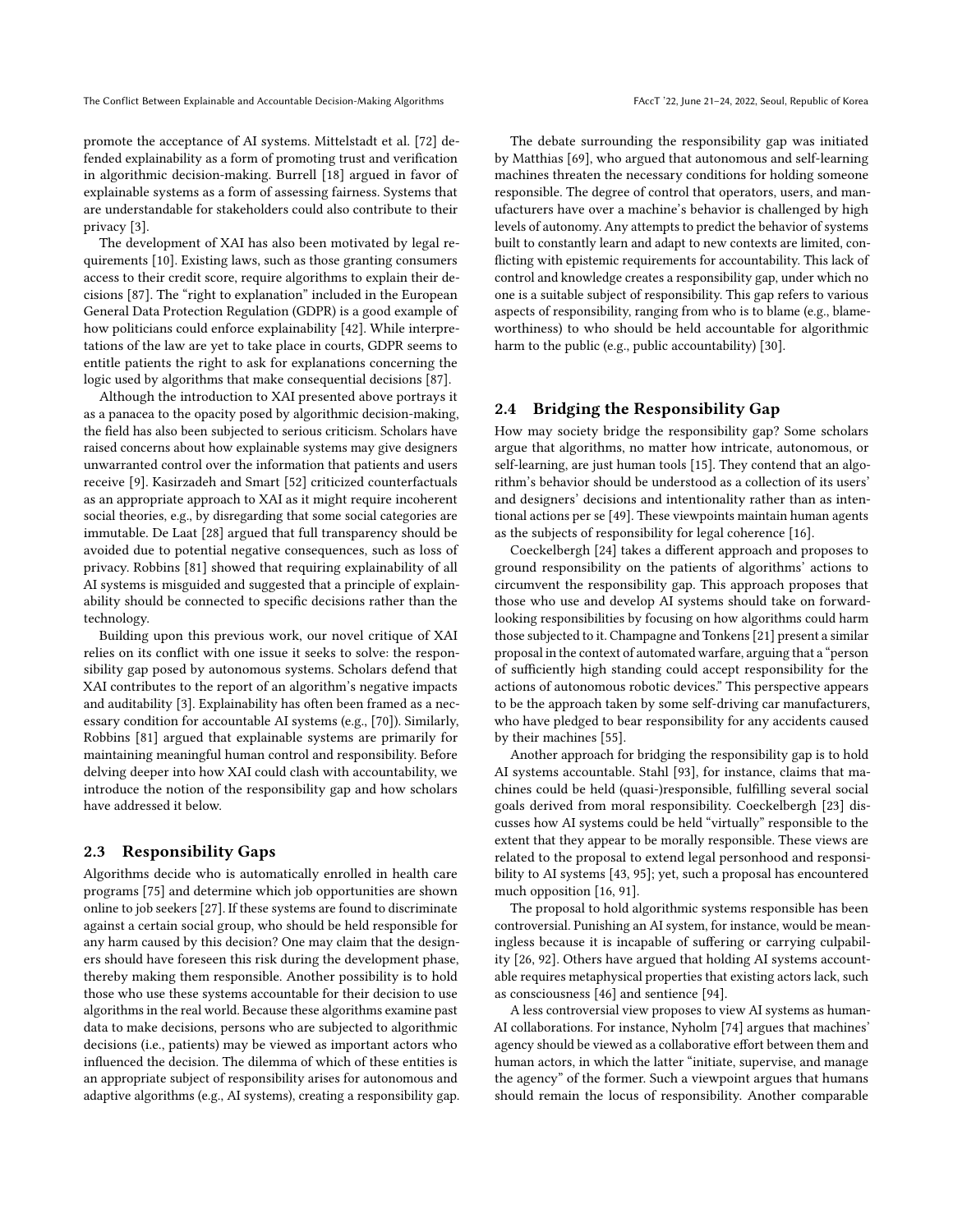view defends a form of joint responsibility, in which humans and autonomous algorithmic systems share responsibility [\[44,](#page-9-27) [45\]](#page-9-28).

# 3 THE CONFLICT BETWEEN EXPLAINABILITY AND RESPONSIBILITY

In this paper, we focus on XAI systems that make consequential decisions, such as those used in the medical [\[75\]](#page-10-2), hiring [\[105\]](#page-10-25), and financial [\[54\]](#page-9-29) domains. Despite the fact that most AI systems are designed to work alongside human decision-makers, algorithms may nonetheless operate as decision-makers in practice. For instance, AI determines which job applications should be later evaluated by human employers, having a direct impact on employment prospects [\[105\]](#page-10-25). These AI systems are often marketed as decisionmaking tools, influencing how they are used in the real world [\[54\]](#page-9-29). The responsibility gap becomes significant in these scenarios because human decision-making is undermined or even dismissed, blurring human responsibility.

We argue that XAI poses a unique challenge and may contribute to the responsibility gap (see Figure [1](#page-4-0) for a summary of the main arguments). First, we show how AI systems that provide post-hoc explanations can be viewed as blameworthy agents, obscuring human responsibility. Second, we argue that explainable algorithms create the false impression that patients have meaningful human control, leading to incorrect attributions of responsibility. Third, we look at how designers' control over XAI systems allows them to use algorithms and patients as scapegoats, escaping responsibility.

#### 3.1 Explainable Systems as Responsible Agents

What does it mean to blame someone? Scanlon [\[86\]](#page-10-6) has proposed a distinct interpretation of blame, in that judgments of blameworthiness are based on one's assessment of others' reasons behind their intentions and attitudes that go against the standards of their relationship, i.e., their "social contract." To blame someone is to respond to this impairment by modifying one's views on their relationship with the blamee.

Based on Scanlon's interpretation, we suggest that decisionmaking algorithms may be deemed blameworthy if they appear to provide the reasons for their decisions. When someone requests an explanation for an algorithmic decision, they expect to hear the reasons for that determination [\[31\]](#page-9-30). As a result, AI systems that can provide post-hoc explanations may be deemed blameworthy if their reasons go against what is expected from them. It is worth noting that one of the issues covered by the responsibility gap is blameworthiness [\[30\]](#page-9-16).

There is evidence that people blame AI systems and algorithms when they cause harm, regardless of their explainability. For instance, people blame algorithms when they make life-or-death decisions about who should live or die in a moral dilemma [\[66\]](#page-10-26). Another study found that AI systems described as autonomous are blamed to a similar extent to human agents [\[41\]](#page-9-31). Research has also shown similar results in several scenarios, ranging from medicine [\[59\]](#page-10-27) to autonomous vehicles [\[40\]](#page-9-32). In the context of algorithmic decision-making, AI systems making bail decisions are blamed similarly to human judges [\[60\]](#page-10-28). In this paper, we do not argue that explainability alone affects blameworthiness. Instead, we argue that explainable systems may be subjected to higher levels

of blame, conflicting with its aim to trace responsibility back to human actors.

One possible criticism of the argument above is that blameworthiness does not encompass all notions of moral responsibility. Moral philosophers have highlighted the pluralistic component of moral responsibility (e.g., [\[98\]](#page-10-29)). For instance, Shoemaker [\[89\]](#page-10-30) differentiates between three different notions of moral responsibility: attributability, answerability, and accountability. While attributability does not seem to apply to AI systems because they rely on evaluations of an agent's character, the latter two notions pose the same contradiction we defended above. First, Shoemaker defines responsibility-as-accountability similarly to Scanlon's blameworthiness, which we discussed above. Second, Shoemaker poses that to be answerable relies on an agent's ability to cite the reasons upon which their actions are grounded. Hence, AI systems that can explain the reasons behind their decisions could also be perceived as morally responsible with respect to answerability. We do not claim that XAI systems will be perceived as responsible according to all definitions of moral responsibility; nevertheless, this perception could obscure the moral responsibility of human agents in algorithmic decision-making.

Empirical evidence also supports the role of reasons in assigning blame and moral responsibility. Blame can be mitigated if the agent has justifiable reasons; in contrast, blame can be increased if the agent bases their actions on improper or immoral reasons [\[64\]](#page-10-8). The perception of an agent acting upon reasons could lead to higher perceived intentionality. Beliefs and desires, which can be given as reasons for an action, are crucial components of the folk conception of intentionality [\[65\]](#page-10-31). Explainable algorithms' decisions could be perceived as intentional, as suggested by prior research showing that humans adopt an intentional stance towards non-human entities [\[77\]](#page-10-32) and robots [\[68\]](#page-10-33). Most crucially to our argument, prior work has shown the pivotal role of intentionality in judgments of blameworthiness [\[63\]](#page-10-7); if XAI systems are perceived as intentional, they are likely to be deemed blameworthy.

Explainable AI systems could also be perceived as blameworthy without attributions of intentionality. Malle et al.'s theory of blame [\[64\]](#page-10-8) proposes that agents who are perceived to have the capacity to prevent or contribute to an event are also attributed substantial levels of blame. People view XAI systems are largely capable, as evidenced by research showing that individuals overrely on algorithmic recommendations [\[7,](#page-9-33) [47\]](#page-9-34), partly because they overtrust the explanations provided by these systems [\[6\]](#page-9-35). Explainable systems give the impression that they can make good decisions, and people blindly follow their decisions. This sense of capacity can also result in heightened blame attributions.

All of the research presented thus far suggests that decisionmaking algorithms could be seen as morally responsible if they can explain their decisions. Therefore, people may hold explainable algorithms responsible for their decisions, even though they may not be appropriate subjects of responsibility [\[26,](#page-9-25) [46,](#page-9-26) [92,](#page-10-22) [94\]](#page-10-23). XAI aims to trace responsibility back to human agents, but it may instead shift responsibility to the algorithms it aims to explain.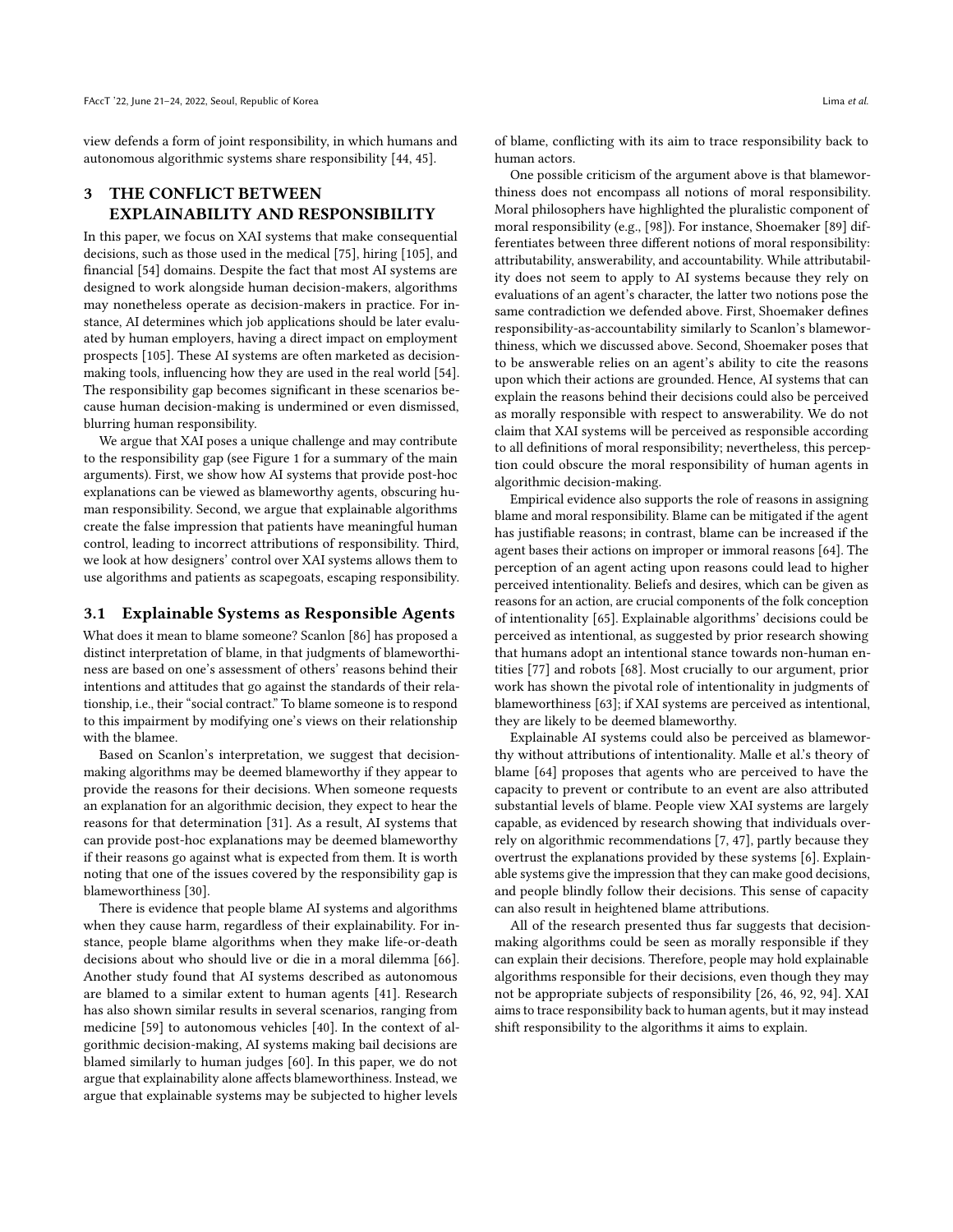<span id="page-4-0"></span>

Figure 1: Our main points are summarized in this diagram. Decision-making algorithms that provide post-hoc explanations can be viewed as blameworthy agents that should be held accountable for their decisions; we explain how this perception can be explained by increased attributions of intentionality and capacity. Explainable systems can also result in incorrect attributions of responsibility to those subjected to algorithmic decisions (i.e., patients). Explainable systems give the impression of confidence and empowerment, implying that patients should bear some responsibility. This notion is incorrect and could be exploited by designers attempting to escape responsibility for algorithmic decision-making.

#### 3.2 Patients as Responsible Agents

The concept of meaningful human control was proposed as a crucial precondition for maintaining humans "in control, and thus morally responsible" for algorithmic decision-making [\[85\]](#page-10-34). Santoni de Sio and Van den Hoven [\[85\]](#page-10-34) identified two necessary conditions for algorithms to remain under meaningful human control: tracking and tracing. The tracking condition demands decision-making algorithms to track a human agent's moral reasons relevant to the decision. The tracing condition, on the other hand, requires that someone comprehend the algorithm's capabilities as well as any of their real-world consequences. We observe a conflict between the latter condition of tracing and XAI systems.

If algorithms are explainable in a post-hoc manner, it is expected that patients understand their decisions. Explanations are designed to make algorithms explainable to a specific audience [\[3\]](#page-8-1). By design, post-hoc explainable AI aims to make an algorithm more understandable to patients, i.e., those interacting with them in a post-hoc manner. These explanations may thus shift perceived control from designers to those who are subjected to algorithmic decision-making.

Some of the methods presented by XAI researchers aim to empower the patients of algorithmic decision-making. For instance, Wachter et al. [\[104\]](#page-10-15) proposed counterfactual explanations as a form of putting the recipients of decisions made by algorithms "under control." They argued that explanations—and more specifically counterfactual explanations—help patients understand why particular decisions were made, empower them to contest decisions with which they disagree, and provide courses of action they can take to achieve a different result in the future. It is worth noting that all of these goals are geared towards giving patients a better grasp of and control over an algorithm's decision-making capabilities. These approaches seem to portray patients as satisfying the tracing

condition of meaningful human control. However, is this sense of control meaningful?

Rudin [\[83\]](#page-10-10) criticizes post-hoc explanations, claiming that current approaches could create a false sense of understanding among those subjected to algorithmic decision-making. Rudin explains how saliency maps, which highlight the parts of an image that played a major role in a classification task, do not adequately describe how the model processes those parts identified as salient. Instead, this type of explanation just provides a false sense of understanding. Another example of how explanations could create a misleading sense of control is by giving explanations that are nonactionable [\[52\]](#page-9-14). Algorithms that tell patients they were not granted a loan because they do not have enough collateral, for instance, do not provide them with useful information.<sup>[3](#page-4-1)</sup> Although post-hoc explanations appear to empower patients by giving them control over decision-making algorithms, this empowerment is not meaningful.

Empirical research has also shown that patients misuse AI explanations, even when they have an AI-related background [\[32,](#page-9-36) [53\]](#page-9-37). Algorithmic explanations can potentially deceive individuals who receive them, both intentionally and unintentionally [\[33\]](#page-9-7), tricking them into doing things without having their interests in mind. In conclusion, this sense of control and understanding is insufficient for grounding patients as responsible for algorithmic decisionmaking.

We have suggested that algorithms and patients will be perceived as responsible for algorithmic decisions, but it is unclear whether this view has real-world implications. Legal systems could choose to disregard the public opinion by holding developers accountable regardless of whom laypeople choose to blame or consider morally responsible for algorithmic harm, thus bridging the responsibility

<span id="page-4-1"></span><sup>&</sup>lt;sup>3</sup> Some research covers how actionable explanations could be created [\[51,](#page-9-38) [96,](#page-10-35) [101\]](#page-10-36); however, this field of inquiry still faces many challenges [\[102\]](#page-10-37), such as how to evaluate explanations with patients or account for hidden features.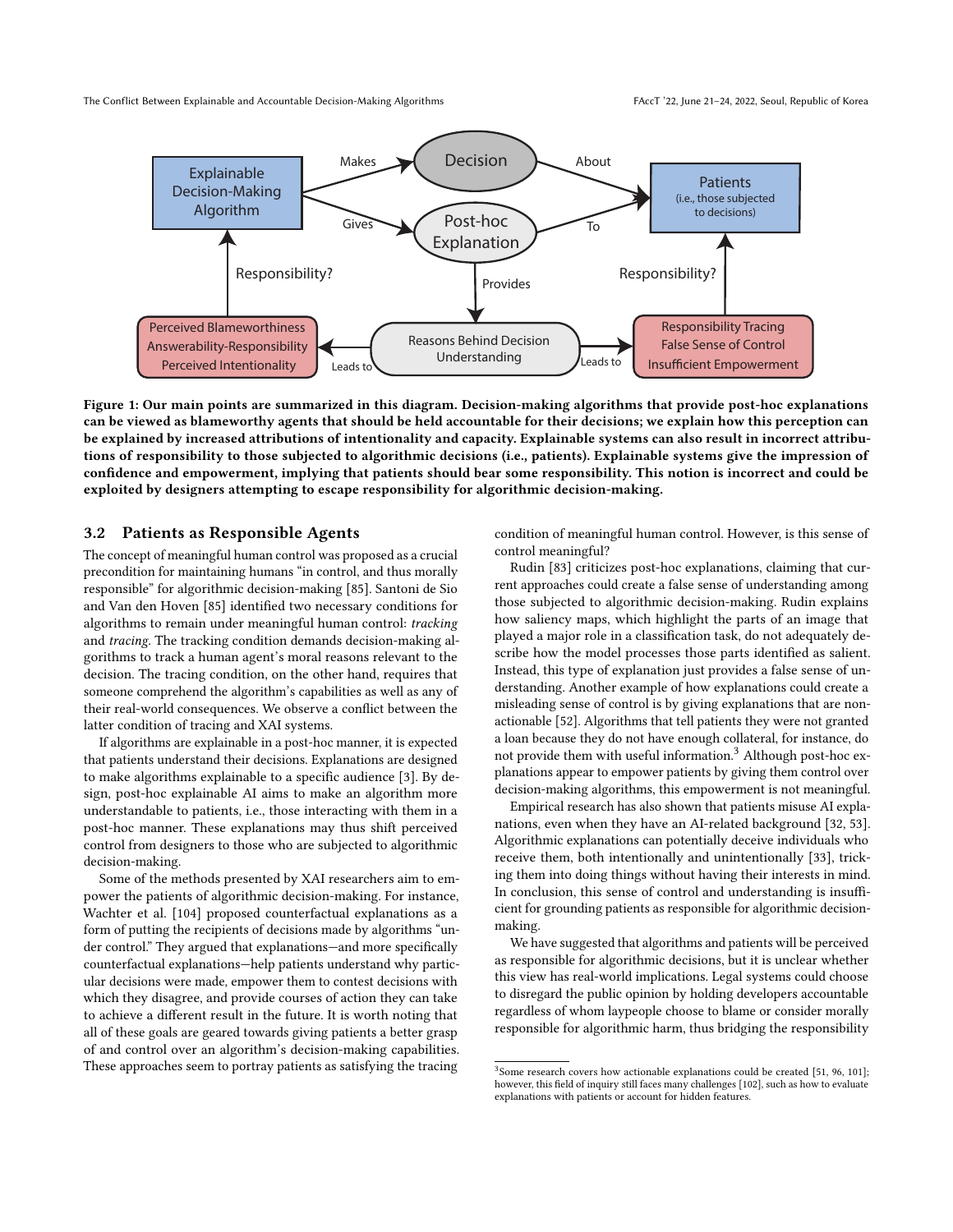gap. However, doing so might hurt the adoption of possibly beneficial AI systems [\[11\]](#page-9-4). Detaching legal responsibility from its folk conception might create a "law in the books," which is unfamiliar to the people whose behavior legal systems aim to regulate [\[14\]](#page-9-39). According to empirical studies, people's reactions to algorithmic harm conflict with current legal systems [\[59\]](#page-10-27) and adopting liability models that clash with laypeople's views may hurt the adoption of autonomous vehicles [\[62\]](#page-10-38).

Sætra [\[84\]](#page-10-39) has suggested that the responsibility issues posed by AI systems have inherent tradeoffs that should be assessed openly through political deliberation. Scholars have noted how laypeople's risk perceptions impacted past regulation of emerging technologies, such as genetically modified organisms (GMOs), and it is expected that laypeople will influence how AI is regulated [\[19\]](#page-9-5). Policymakers should be aware of the possible backlash caused by policies that go against public expectations [\[5\]](#page-8-4). In conclusion, people's perceptions of who should be held responsible for algorithmic harm have realworld implications for the development, deployment, and regulation of decision-making algorithms.

### 3.3 Designers as Responsible Agents

All the conflicts discussed above do not seem to pose a problem if designers take responsibility for the decisions made by AI systems. Designers could take responsibility for whatever harm these systems may cause, regardless of whether they are explainable. Such an approach was proposed by Champagne and Tonkens in the context of automated warfare [\[21\]](#page-9-21). Even if human actors do not meet the necessary conditions for backward-looking attributions of responsibility, they can take proactive responsibility for future consequences.

van Wynsberghe [\[99\]](#page-10-40) discussed a similar approach in the context of "responsible robotics." While not directly related to algorithmic decision-making, their research emphasizes the importance of a framework that carefully considers the roles of all stakeholders throughout the development and deployment of autonomous agents. More crucially, their approach emphasizes the role of human agents in designing and deploying these systems, rather than considering algorithms (or robots) responsible. If algorithms are held responsible, they may serve only as liability shields [\[16\]](#page-9-19).

In a similar vein, Johnson [\[49\]](#page-9-18) argued that responsibility gaps will not arise from the technological aspects of AI systems but can only exist as a result of deliberate decisions. Such gaps will only emerge if humans developing and deploying AI systems fail to create systems that circumvent the responsibility gap, making the development of AI systems that designers can control and understand imperative.

## 3.4 Algorithms and Patients as Scapegoats

We agree that designers should take responsibility for the decisions made by their algorithms and be held to account if something goes wrong. First, designers often have the most assets, placing them in the best position to compensate anyone who has been harmed by these systems and thus accomplishing the primary purpose of holding entities responsible under civil law [\[78\]](#page-10-41). Considering that designers will profit from the deployment of AI systems, they could ensure that those harmed are compensated [\[20\]](#page-9-40). Second, if designers are not held responsible, they may continue developing unsafe systems in pursuit of increased profits. Being able to hold someone responsible is critical for promoting cooperation by deterring selfish behavior [\[37\]](#page-9-41). However, XAI systems could prove to be a tool for designers who willingly choose to shift perceived responsibility away from themselves. As previously stated, laypeople's perceptions of who is responsible have real ramifications for policymaking and the adoption of XAI systems.

Designers are unlikely to take responsibility for algorithmic decision-making to the extent that is necessary. Rubel et al. [\[82\]](#page-10-9) highlighted how "using algorithms to make decisions can allow [...] persons to distance themselves from morally suspect actions" by shifting the responsibility for a decision to the algorithm through agency laundering, as the authors call it. The development of explainable decision-making algorithms creates a series of tools for designers to obscure their involvement and shift responsibility to the system itself. Given that explainable algorithms may be viewed as morally responsible, designers could intentionally emphasize the algorithm's role in the decision-making process. XAI systems could thus become apparent rational and intentional responsibility scapegoats. It is worth noting that explainable decision-making algorithms can be seen as morally responsible regardless of their designers' willingness to participate in agency laundering. Nonetheless, this conflict between accountability and explainability can be aggravated if designers choose to take advantage of this misleading perception.

We have argued that some types of explanations, e.g., counterfactuals, could shift perceived control of a decision-making algorithm from its designers to its patients. Following the same argument presented above concerning agency laundering, designers could highlight the role of patients in the decision-making process to obscure their own responsibility. Design methods that apparently empower patients through explanations can shift perceived responsibility for harmful outcomes to those receiving the decisions and explanations.

Explainability gives designers an exceptional degree of power by allowing them to choose what kind of information is delivered as explanations to patients [\[8\]](#page-9-0). As a result, designers can prioritize their interests over the well-being of individuals on the other side of the decision-making process. The concept of "dark patterns" in user interface design [\[13\]](#page-9-42) exemplifies this power relation, in which designers can intentionally deceive users without their best interests in mind. These dark patterns can also be extended to XAI [\[33\]](#page-9-7), shifting responsibility to patients.

Explainability could also be used as a form of ethics washing. Explainable systems could be implemented as a superficial ethical measure to avoid necessary regulation [\[38\]](#page-9-6). Given the numerous legal requirements for explainability in decision-making [\[10\]](#page-9-11), designers could develop explainable systems to promote self-regulatory efforts while obscuring the need for strict regulation. The current efforts on AI ethics have been largely ineffective and vulnerable to industry manipulation [\[79\]](#page-10-42). Using XAI as a form of soft regulation may fail to encourage the responsible deployment of decisionmaking algorithms. We come back to the issue of self-regulation in Section [4.2,](#page-7-0) in which we defend hard regulation for AI systems.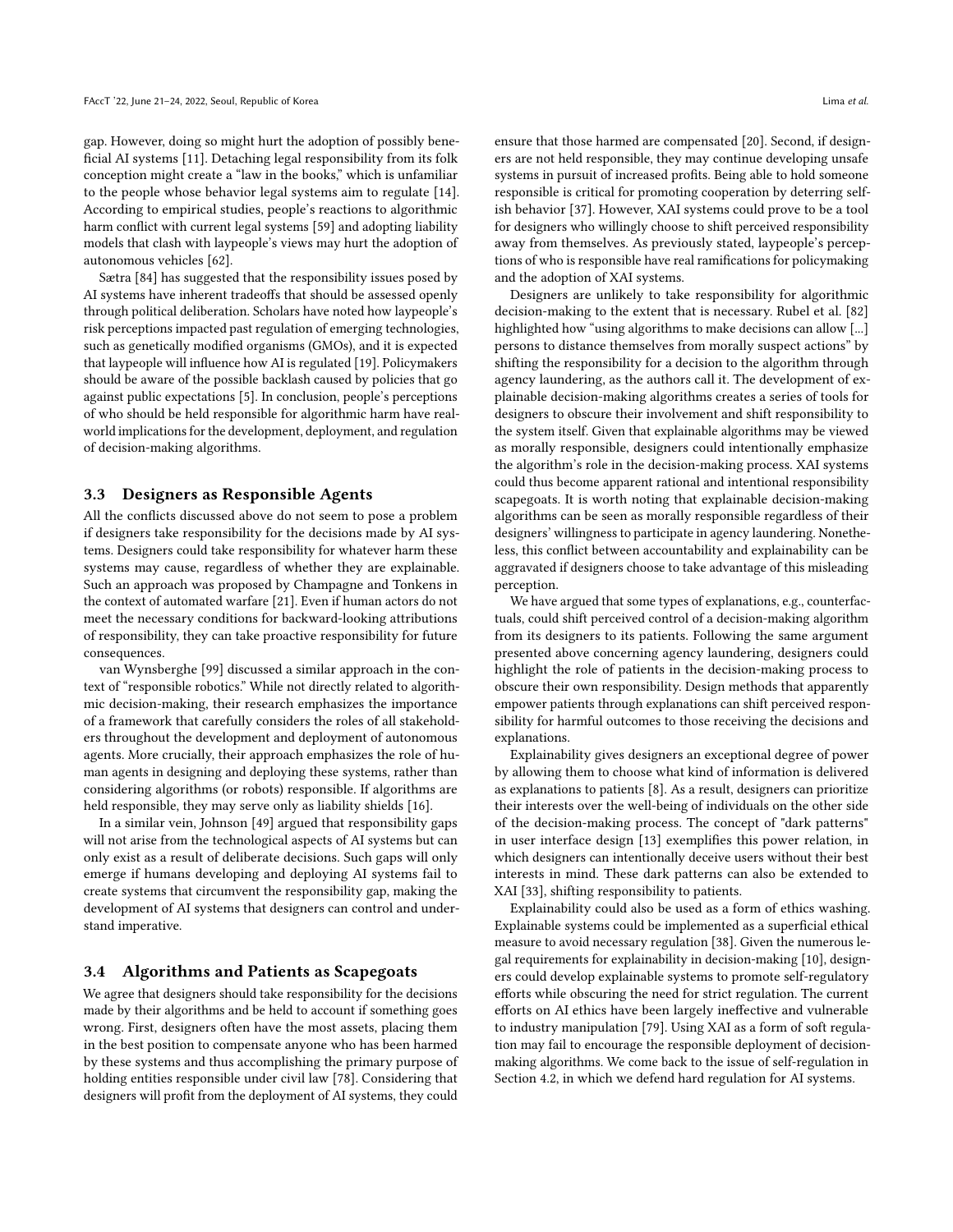It is worth noting that we do not argue that designers should always be held solely responsible for the harms caused by decisionmaking algorithms. Other actors may also be responsible depending on the circumstances. Instead, we demonstrated how designers' power over XAI systems enables them to create the impression that algorithms and patients are to blame for harmful outcomes, impacting how policy decisions are made in the real world. As the famous saying goes: "with great power there must also come great responsibility." The threshold for shifting responsibility away from designers may need to be higher to ensure they do not escape deserved responsibility. The conflict presented in this paper can be exemplified by the burden of proof that lies with the victims of disparate treatment under US labor law. Designing AI systems that apparently empower patients to prove discrimination through post-hoc explanations shifts responsibility to individuals who do not control or understand algorithmic decision-making.

Although we have focused our discussion on the responsibility of patients and designers, another possible responsible actor is the user of decision-making algorithms. For instance, users could compensate those harmed through the profits they derive from employing AI systems. Interestingly, users remain in a position of both power over patients and subjugation to designers. While those who use decision-making algorithms can employ some of the tactics above to shift responsibility towards patients, they may also absorb responsibility from designers due to their proximity to possibly harmful algorithmic decisions [\[34\]](#page-9-43). Future work could explore the responsibility of users vis-à-vis patients and designers. Nevertheless, the difficulty of delimiting the responsibility of distinct actors when machines cause harm calls for proactive approaches that remove any ambiguity, as we discuss below.

## 4 IMPLICATIONS

The concerns raised above are mostly backward-looking, focusing on who bears responsibility for the negative consequences of algorithmic decision-making. Responsibility, on the other hand, is not necessarily backward-looking. It can also be forward-looking, emphasizing that individuals should act proactively and responsibly to the best of their abilities to ensure that future outcomes are positive [\[98\]](#page-10-29). Failure to attend to one's forward-looking responsibilities could lead to the attribution of backward-looking responsibility [\[97\]](#page-10-43). For instance, if an agent takes the responsibility (in a forward-looking manner) for ensuring that a decision-making algorithm does not discriminate against women, future audits that find this system to favor men make holding the agent responsible in a backward-looking manner appropriate (e.g., by blaming or punishing them).

Researchers have argued that concerns about responsibility gaps can be reduced or even eliminated if designers take responsibility for all stages of the development and deployment of decisionmaking algorithms [\[21,](#page-9-21) [50,](#page-9-44) [99\]](#page-10-40). However, they overlook the possibility that explainable systems could become a tool that exacerbates these difficulties, particularly (but not exclusively) if designers use them to avoid backward-looking attributions of responsibility.

Building upon previous literature proposing accountability frameworks, we discuss how these approaches could be used to mitigate the potential negative consequences of XAI systems. We build on

previous suggestions by recommending concrete steps to ensure that responsibility is not wrongly shifted to patients and algorithms.

# 4.1 Accountability for Algorithmic Decision-Making

While accountability is frequently cited as a backward-looking notion of responsibility [\[98\]](#page-10-29) and as a reaction to blameworthiness judgments [\[89\]](#page-10-30), we now turn our attention to the literature defining accountability as a forward-looking notion with potential backwardlooking consequences. One such example is Boven's work [\[12\]](#page-9-45), which defines accountability as the relationship between an actor and a forum under which the actor is obligated to explain and justify their behavior. The forum poses questions and judges the actor by imposing (backward-looking) consequences, such as punishment. This definition emphasizes the actor's obligation to explain its conduct upon request, implying that actors have a forward-looking responsibility to respond to the forum. Nevertheless, if the forum deems it necessary, this requirement may lead to the imposition of backward-looking responsibilities.

Several principles have been proposed to ensure this accountability relationship can be implemented. One of these principles is traceability, which Kroll [\[56\]](#page-9-46) advocates as a critical component in ensuring accountability for algorithmic systems. Traceability is defined as the requirements that should be satisfied so that an algorithm's outputs can be "understood through the process by which [it] was designed and developed." Kroll proposes a set of conditions (e.g., transparency in the design process, reproducibility) and tools (e.g., structured logs) to enable accountability. This approach, however, does not propose a structured framework that designers can readily and explicitly use in the development process.

We build upon Cobbe et al.'s recent proposal of reviewability as a framework for ensuring accountability in algorithmic decisionmaking [\[22\]](#page-9-47). Because algorithmic decision-making incorporates several human and temporal components, the authors argue that it should not be viewed solely as a technology. Instead, their proposal aims to understand algorithms making decisions as a broad socio-technical process. Human designers, users, patients, and other stakeholders are involved in this process not just during development and deployment but also during conception, investigation, and all other intermediate steps. The reviewability framework maintains accountability by recording "contextually appropriate information" throughout the entire socio-technical process of algorithmic decision-making. Below, we explain each step of the framework in-depth and discuss how it could handle the conflict between accountability and explainability put forth in this paper.

4.1.1 Commissioning. The first step of the reviewability frameworkcalled commissioning—addresses anything relevant prior to developing the decision-making algorithm. Cobbe et al. [\[22\]](#page-9-47) argues that this step should define the problem algorithmic decision-making aims to solve and how it will impact society and individuals. In other words, commissioning refers to all initial human decisions that influence how the model will be developed and used. We argue that one additional and crucial question should be asked: is explainability necessary for the decision-making algorithm under commissioning?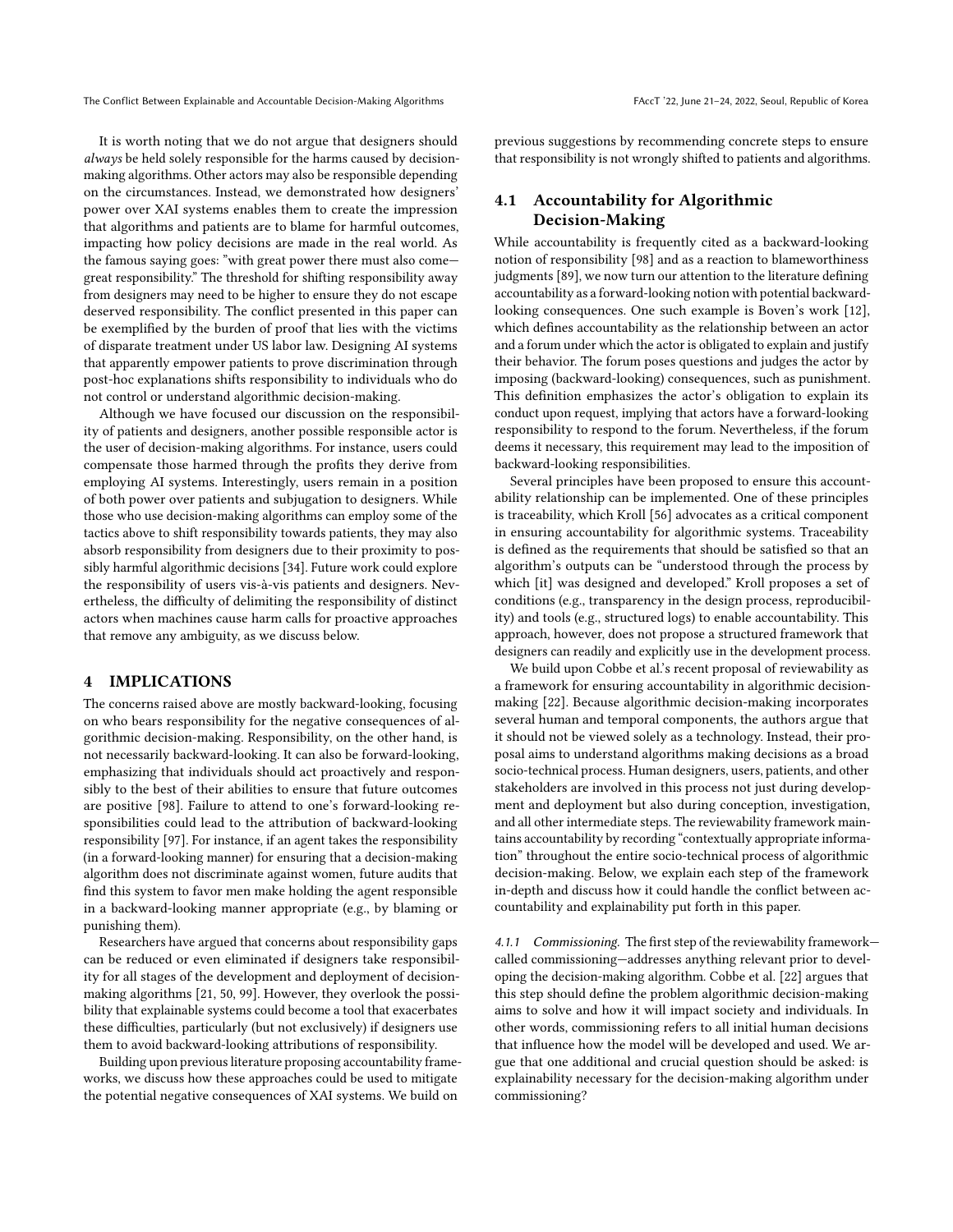Robbins [\[81\]](#page-10-5) questioned whether all algorithms, particularly those deployed in low-stakes scenarios, should be explainable and argued against it. We suggest that this inquiry should also examine whether the problem under consideration requires explainability in light of the responsibility issues discussed above.

We also propose that interpretable systems should be prioritized over those that give post-hoc explanations. As discussed above, post-hoc explanations can lead to further problems concerning perceived responsibility and control. In contrast, interpretable systems place a greater emphasis on the roles of designers in developing decision-making algorithms because these systems become explainable not only after deployment but also during the development process. If post-hoc explanations are necessary for a specific problem, designers should consider which types of explanations should be provided. Explanations should not highlight the algorithm's agentic role in the process, dealing with people's perception that AI systems should be held responsible. Furthermore, explainable algorithms should genuinely empower patients rather than instilling a false sense of confidence and control.

4.1.2 Model Building. The second step of the reviewability framework focuses on the technical components of algorithmic decisionmaking. Cobbe et al. [\[22\]](#page-9-47) claims that maintaining accountability requires knowledge about how data is collected and pre-processed, how the model is trained and tested, and how and by whom relevant decisions are made. Considerations about XAI and responsibility are also important throughout the model building process. Explainable systems may require different datasets and pre-processing. Although some types of explanations do not require specific datasets or annotations (e.g., feature importance explanations can be generated without additional data), others (e.g., natural language explanations) may require specific data for training. Datasets should be collected and pre-processed in ways that do not conflict with designers' forward-looking responsibilities.

Model testing is one of the most important steps in the reviewability framework to avoid any conflict between XAI and responsibility. Explainable systems should be tested rigorously with those who will use and be subjected to them once deployed. The benefits are numerous: understanding the stakeholders' view (i.e., how they perceive explainable algorithms) assists designers to prevent AI systems from being regarded as rational and intentional, which could lead to the belief that they should be held responsible; studying how users and patients interact with these systems can prevent overreliance (as done in [\[17\]](#page-9-48)) and a false sense of control over algorithmic decision-making; testing and improving explanations can ensure they are compatible with legal and social requirements. To ensure that responsibility for algorithmic decision-making is distributed fairly, users and patients must be included in the validation of explainable systems.

4.1.3 Deployment & Investigation. The final two steps of the reviewability framework encompass the operation of decision-making algorithms (e.g., how systems are deployed, supported, and their consequences) and any subsequent investigative activity (e.g., internal and external audits). Here, users and patients play a significant role since they are intimately involved in any potential outcomes. As previously stated, these actors may also be held responsible for algorithmic decisions. Designers, for instance, cannot stop users

from using algorithms for nefarious purposes and should not be held liable if users use them for unforeseeable wrongful actions. Patients may exploit explanations and abuse the system, which may be immoral or illegal.

Nevertheless, we highlight that explainable systems require particular attention concerning how responsibility should be distributed in both forward- and backward-looking manners. The deployment of XAI should not delegate responsibilities that should have been considered in previous steps of the framework to users and patients. These actors do not have complete control over decisionmaking algorithms and their outputs, even if explainability aims to empower them. Responsibility for algorithmic decision-making should be assigned proactively during the initial steps of the accountability framework. When the framework's final steps come into play, the respective forward- and backward-looking responsibilities of designers, users, and patients should be explicit and obvious. Such a clear division of responsibility should not be self-regulated without legally binding forces; instead, it should be codified into law.

## <span id="page-7-0"></span>4.2 The Necessity for Hard Regulation

We have advocated for assigning forward-looking responsibilities to designers throughout this work to avoid the conflict between explainable and accountable algorithmic decision-making. By emphasizing the prospective aspects of responsibility, designers can be held accountable for the harmful outcomes of decision-making algorithms, mitigating incorrect backward-looking attributions of responsibility to patients and algorithms. This approach underlines the non-technical components of algorithmic design, particularly during the commissioning and testing steps of the accountability framework presented above.

We have extensively discussed the literature questioning whether designers would take responsibility for their systems and argued that explainability might be used to escape responsibility. This would be comparable to what Floridi called "ethics washing" [\[38\]](#page-9-6), in which actors engage in allegedly ethical behavior to evade regulation. What is needed to ensure that designers are held accountable for algorithmic decisions? We contend that it is hard regulation.

Jobin et al. [\[48\]](#page-9-2) found explainability to be the most mentioned principle in a review of AI ethics guidelines and principles put forward by industry actors, policymakers, and academics. There appears to be an overreliance on ethics to ensure that responsibility is not corrupted; however, principles alone cannot guarantee ethical AI [\[71\]](#page-10-44). Ethics is not a substitute for hard regulation as it can be easily exploited by powerful actors and cannot ensure that principles are followed [\[79\]](#page-10-42). Self-regulation and soft law appear to face similar problems.

Government regulation proposals currently do not address the conflict between accountability and explainability. The European Union (EU) AI Act, the most recent attempt to regulate AI systems, does not directly address any of the responsibility issues raised by autonomous machines. Although EU expert groups have proposed potential liability models for AI systems [\[35\]](#page-9-49) and the EU Commission has debated revising product liability laws [\[36\]](#page-9-50), the AI Act appears to allow designers to avoid liability rather than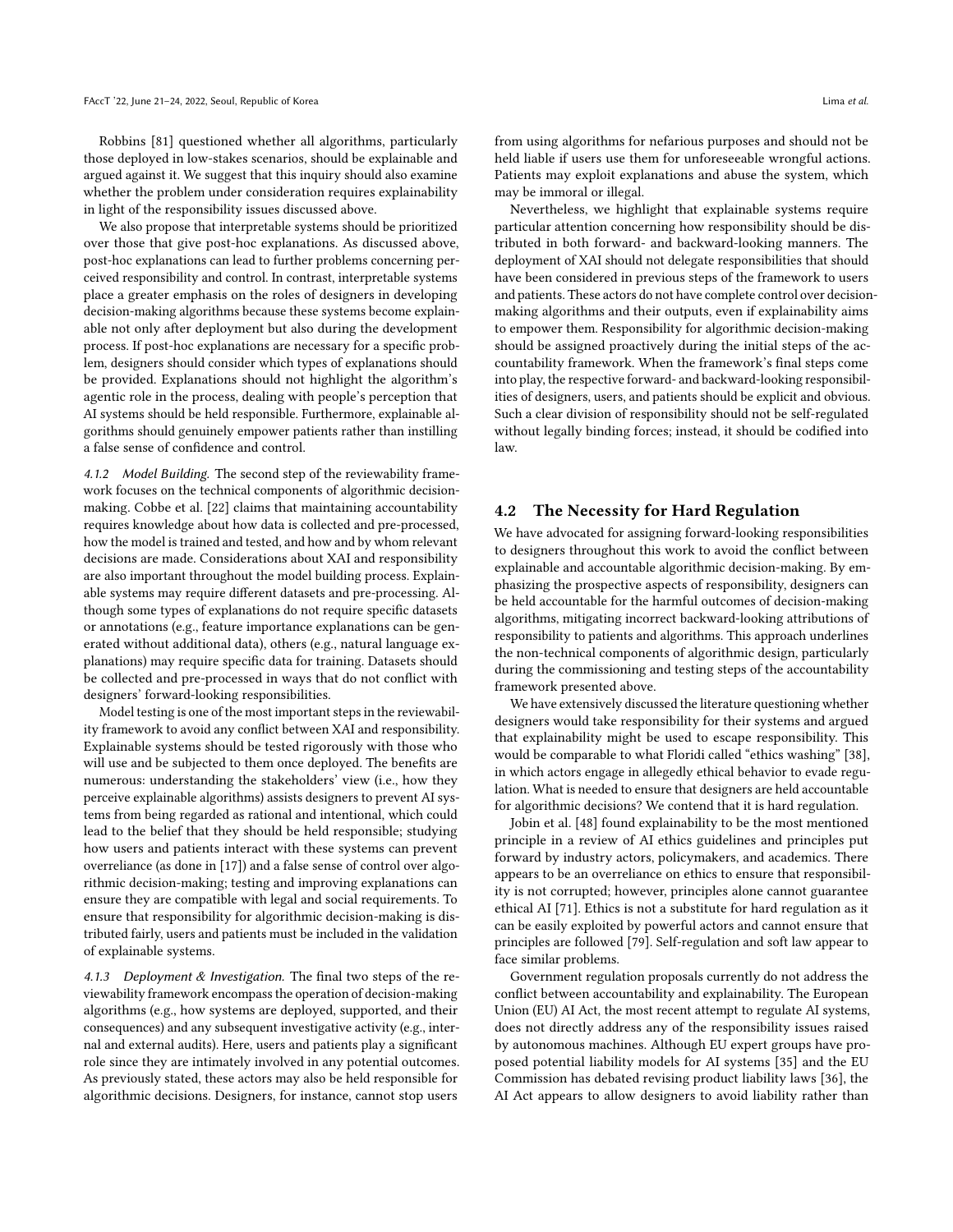addressing how and when they will be held liable. The current proposal allows designers to "wash their hands" by adhering to local standards through self-assessment protocols. Most crucially, these local standards are susceptible to lobbying by private organizations. By complying with private-sector standards and meeting regulatory transparency requirements, designers could shift perceived responsibility for negative outcomes to patients, who lack the necessary understanding and control over algorithms. This approach disregards the overwhelming power that designers have over XAI systems in comparison to other actors.

If responsibility frameworks are codified into law, designers will not be able to shift responsibility to other stakeholders or algorithms. Elucidating which roles and obligations designers, users, and patients should have could help mitigate the problem of the former falsely empowering others to escape blame, punishment, and other forms of backward-looking responsibility. Such a legal framework could even hold actors jointly liable if they fail to meet their obligations [\[103\]](#page-10-45). While it is beyond the scope of this paper to argue for a specific legal framework, we highlight the need for more research on the subject in the future. Explainable decision-making algorithms, for instance, may be required to declare their lack of agency, intentionality, and rationality alongside their explanations so that people are not influenced to hold them accountable. Such an approach would be similar to the existing proposals that mandate designers to disclose bots [\[100\]](#page-10-46). In conclusion, regulation can ensure that explainability and accountability coexist in algorithmic decision-making.

#### 4.3 Blameworthy Algorithms?

People ascribe blame, responsibility, and punishment to algorithms upon harm (e.g. [\[41,](#page-9-31) [59,](#page-10-27) [60,](#page-10-28) [66,](#page-10-26) [67\]](#page-10-47)). In this paper, we argued that explainable systems may be attributed even higher levels of backwardlooking responsibilities when they provide post-hoc explanations. This effect raises the question of whether an algorithm can be held responsible for its actions. Although most academics agree that responsibility (such as blame and punishment) may be inappropriate for algorithmic systems (e.g., see [\[16,](#page-9-19) [26,](#page-9-25) [92\]](#page-10-22)), others approach this question through a different lens [\[23,](#page-9-23) [44,](#page-9-27) [93\]](#page-10-19). Given the empirical evidence that humans may attribute different notions of responsibility to these systems [\[60\]](#page-10-28)—even though they are aware that doing so is unfeasible [\[59\]](#page-10-27)—we suspect that holding algorithms responsible may take two different routes.

One path dismisses any prospect of holding these systems responsible, arguing that the responsibility for algorithmic decisionmaking should be left to humans and not algorithms [\[99\]](#page-10-40); doing otherwise could lead to vast social and legal unrest [\[91\]](#page-10-21). The narrative that AI systems should be held responsible may dilute the much-needed responsibility of designers [\[16\]](#page-9-19). To progress along this path, AI systems should be built to refute incorrect attributions of agency, intentionality, or responsibility to algorithms. As mentioned above, explainable systems could highlight their lack of agency when providing explanations. Algorithms could be designed to oppose any attribution of mind, which has been shown to influence people's behavior towards them [\[29,](#page-9-51) [58\]](#page-10-48).

A more controversial approach would be to invest in holding algorithms responsible, although not to the same extent or in the same way that humans are held accountable. Coeckelbergh [\[23\]](#page-9-23) defended holding such systems virtually morally responsible to the extent that they appear to be moral agents. Similarly, Stahl [\[93\]](#page-10-19) proposed the concept of quasi-responsibility, under which algorithms could be held responsible for fulfilling social goals; according to the author, doing so could facilitate future attributions of responsibility to human stakeholders. AI systems could also be held legally responsible if they are granted legal personhood [\[95\]](#page-10-20). These proposals raise the question of whether such a path is feasible and helpful. Is there any benefit in holding algorithmic systems accountable in general, or is it solely detrimental to moral, legal, and social consistency?

# 5 CONCLUDING REMARKS

This paper shared a concerning viewpoint that the current call for over-emphasizing explainability in algorithmic decision-making may conflict with accountability. Based on philosophical interpretations of moral responsibility and empirical research, we suggested that explainable algorithms could be seen as blameworthy and responsible. We also showed how XAI systems could shift perceived control over algorithms away from designers and towards patients and argued that this shift is mistaken. Expanding on past work questioning designers' willingness to take responsibility, we showed how algorithms and patients could become moral scapegoats that might absorb the responsibility of designers.

To avoid the potential conflict between explainable and accountable algorithmic decision-making, we have argued for a greater emphasis on designers' forward-looking responsibilities. Existing accountability frameworks should be modified to include explainability considerations at every step of AI development and deployment. XAI is an important part of the responsible deployment of algorithmic decision-making, but it should not be viewed as a panacea to all problems. The XAI field is critical for improving algorithmic decision-making, and society should be aware of how those in power may abuse it.

#### ACKNOWLEDGMENTS

This work was supported by the Institute for Basic Science (IBS-R029-C2) and the National Research Foundation of Korea (NRF-2017R1E1A1A01076400).

#### REFERENCES

- <span id="page-8-3"></span>[1] Heike , Eduard Fosch Villaronga, Christoph Lutz, and Aurelia Tamò-Larrieux. 2019. Transparency you can trust: Transparency requirements for artificial intelligence between legal norms and contextual concerns. Big Data & Society 6, 1 (2019), 2053951719860542.
- <span id="page-8-0"></span>[2] Julia Angwin, Madeleine Varner, and Ariana Tobin. 2016. Machine Bias: There's Software Used Across the Country to Predict Future Criminals. And it's Biased Against Blacks. [https://www.propublica.org/article/machine-bias-risk](https://www.propublica.org/article/machine-bias-risk-assessments-in-criminal-sentencing)[assessments-in-criminal-sentencing.](https://www.propublica.org/article/machine-bias-risk-assessments-in-criminal-sentencing)
- <span id="page-8-1"></span>[3] Alejandro Barredo Arrieta, Natalia Díaz-Rodríguez, Javier Del Ser, Adrien Bennetot, Siham Tabik, Alberto Barbado, Salvador García, Sergio Gil-López, Daniel Molina, Richard Benjamins, et al. 2020. Explainable Artificial Intelligence (XAI): Concepts, taxonomies, opportunities and challenges toward responsible AI. Information Fusion 58 (2020), 82–115.
- <span id="page-8-2"></span>[4] Peter M Asaro. 2016. The Liability Problem for Autonomous Artificial Agents.. In AAAI Spring Symposia. 190–194.
- <span id="page-8-4"></span>[5] Edmond Awad, Sohan Dsouza, Jean-François Bonnefon, Azim Shariff, and Iyad Rahwan. 2020. Crowdsourcing moral machines. Commun. ACM 63, 3 (2020), 48–55.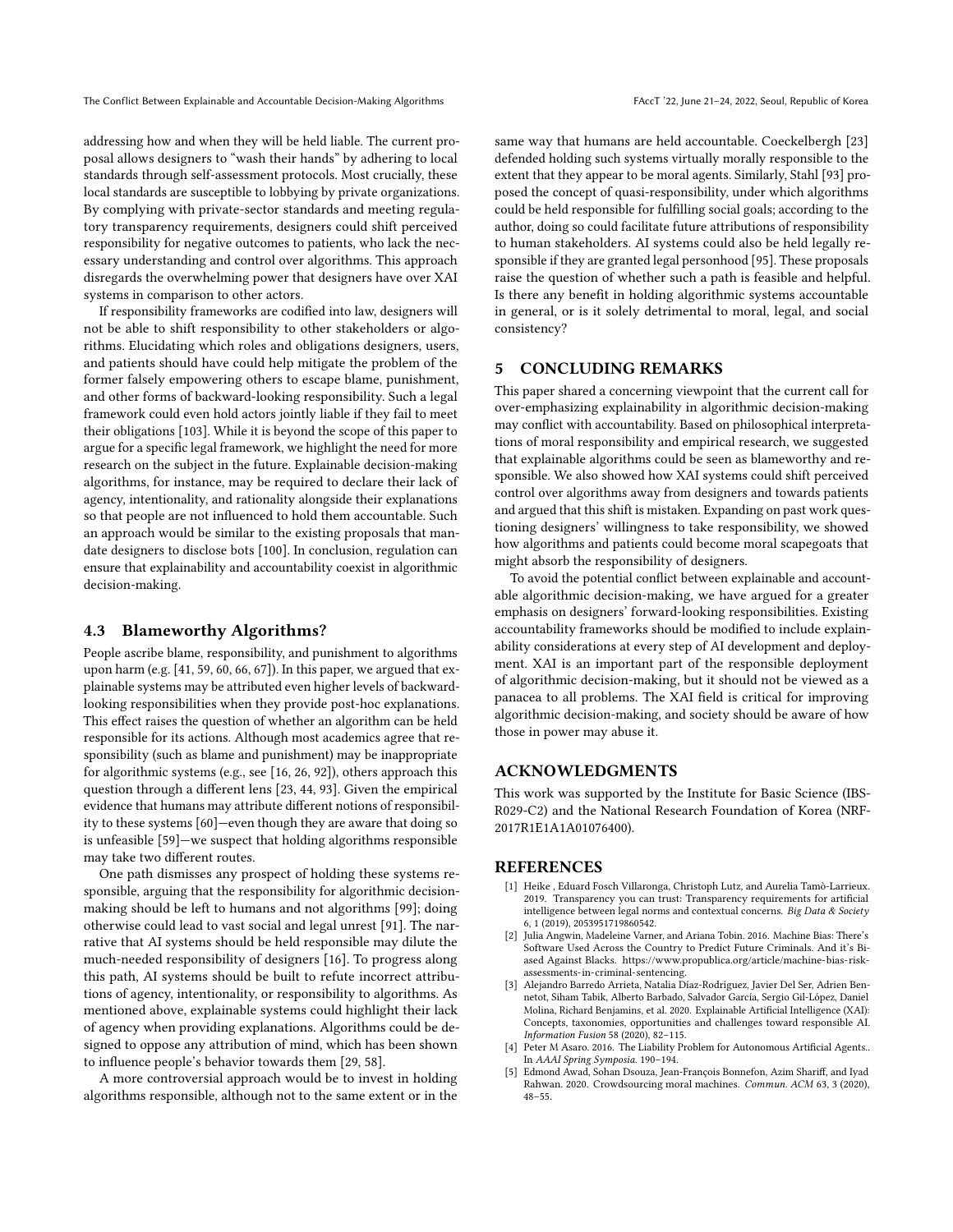- <span id="page-9-35"></span>[6] Gagan Bansal, Besmira Nushi, Ece Kamar, Walter S Lasecki, Daniel S Weld, and Eric Horvitz. 2019. Beyond accuracy: The role of mental models in human-ai team performance. In Proceedings of the AAAI Conference on Human Computation and Crowdsourcing, Vol. 7. 2–11.
- <span id="page-9-33"></span>[7] Gagan Bansal, Tongshuang Wu, Joyce Zhou, Raymond Fok, Besmira Nushi, Ece Kamar, Marco Tulio Ribeiro, and Daniel Weld. 2021. Does the whole exceed its parts? The effect of AI explanations on complementary team performance. In Proceedings of the 2021 CHI Conference on Human Factors in Computing Systems. 1–16.
- <span id="page-9-0"></span>Solon Barocas and Andrew D Selbst. 2016. Big data's disparate impact. Calif. L. Rev. 104 (2016), 671.
- <span id="page-9-13"></span>[9] Solon Barocas, Andrew D Selbst, and Manish Raghavan. 2020. The hidden assumptions behind counterfactual explanations and principal reasons. In Proceedings of the 2020 Conference on Fairness, Accountability, and Transparency. 80–89.
- <span id="page-9-11"></span>[10] Adrien Bibal, Michael Lognoul, Alexandre de Streel, and Benoît Frénay. 2020. Legal requirements on explainability in machine learning. Artificial Intelligence and Law (2020), 1–21.
- <span id="page-9-4"></span>[11] Jean-François Bonnefon, Azim Shariff, and Iyad Rahwan. 2020. The moral psychology of AI and the ethical opt-out problem. Oxford University Press, Oxford, UK.
- <span id="page-9-45"></span>[12] Mark Bovens. 2007. Analysing and assessing accountability: A conceptual framework. European law journal 13, 4 (2007), 447–468.
- <span id="page-9-42"></span>[13] Harry Brignull, Marc Miquel, Jeremy Rosenberg, and James Offer. 2015. Dark Patterns-User Interfaces Designed to Trick People.
- <span id="page-9-39"></span>[14] Bartosz Brożek and Bartosz Janik. 2019. Can artificial intelligences be moral agents? New Ideas in Psychology 54 (2019), 101–106.
- <span id="page-9-17"></span>[15] Joanna J Bryson, 2010. Robots should be slaves. Close Engagements with Artificial Companions: Key social, psychological, ethical and design issues 8 (2010), 63–74.
- <span id="page-9-19"></span>[16] Joanna J Bryson, Mihailis E Diamantis, and Thomas D Grant. 2017. Of, for, and by the people: the legal lacuna of synthetic persons. Artificial Intelligence and Law 25, 3 (2017), 273–291.
- <span id="page-9-48"></span>[17] Zana Buçinca, Maja Barbara Malaya, and Krzysztof Z Gajos. 2021. To trust or to think: cognitive forcing functions can reduce overreliance on AI in AI-assisted decision-making. Proceedings of the ACM on Human-Computer Interaction 5, CSCW1 (2021), 1–21.
- <span id="page-9-10"></span>[18] Jenna Burrell. 2016. How the machine 'thinks': Understanding opacity in machine learning algorithms. Big Data & Society 3, 1 (2016), 2053951715622512.
- <span id="page-9-5"></span>[19] Stephen Cave, Claire Craig, Kanta Dihal, Sarah Dillon, Jessica Montgomery, Beth Singler, and Lindsay Taylor. 2018. Portrayals and perceptions of AI and why they matter. (2018).
- <span id="page-9-40"></span>[20] Paulius Čerka, Jurgita Grigiene, and Gintare Sirbikyte. 2015. Liability for damages caused by artificial intelligence. Computer Law & Security Review 31, 3 (2015), 376–389.
- <span id="page-9-21"></span>[21] Marc Champagne and Ryan Tonkens. 2015. Bridging the responsibility gap in automated warfare. Philosophy & Technology 28, 1 (2015), 125–137.
- <span id="page-9-47"></span>[22] Jennifer Cobbe, Michelle Seng Ah Lee, and Jatinder Singh. 2021. Reviewable Automated Decision-Making: A Framework for Accountable Algorithmic Systems. In Proceedings of the 2021 ACM Conference on Fairness, Accountability, and **Transparency**
- <span id="page-9-23"></span>[23] Mark Coeckelbergh. 2009. Virtual moral agency, virtual moral responsibility: on the moral significance of the appearance, perception, and performance of artificial agents. AI & Society 24, 2 (2009), 181–189.
- <span id="page-9-20"></span>[24] Mark Coeckelbergh. 2020. Artificial intelligence, responsibility attribution, and a relational justification of explainability. Science and engineering ethics 26, 4 (2020), 2051–2068.
- <span id="page-9-8"></span>[25] ACM US Public Policy Council. 2017. Statement on algorithmic transparency and accountability. Commun. ACM (2017).
- <span id="page-9-25"></span>[26] John Danaher. 2016. Robots, law and the retribution gap. Ethics and Information Technology 18, 4 (2016), 299–309.
- <span id="page-9-1"></span>[27] Amit Datta, Michael Carl Tschantz, and Anupam Datta. 2015. Automated experiments on ad privacy settings: A tale of opacity, choice, and discrimination. Proceedings on privacy enhancing technologies 2015, 1 (2015), 92–112.
- <span id="page-9-15"></span>[28] Paul B De Laat. 2018. Algorithmic decision-making based on machine learning from Big Data: Can transparency restore accountability? Philosophy & technology 31, 4 (2018), 525–541.
- <span id="page-9-51"></span>[29] Celso de Melo, Jonathan Gratch, and Peter Carnevale. 2014. The importance of cognition and affect for artificially intelligent decision makers. In Proceedings of the AAAI Conference on Artificial Intelligence, Vol. 28.
- <span id="page-9-16"></span>[30] Filippo Santoni de Sio and Giulio Mecacci. 2021. Four Responsibility Gaps with Artificial Intelligence: Why they Matter and How to Address them. Philosophy & Technology (2021), 1–28.
- <span id="page-9-30"></span>[31] Finale Doshi-Velez, Mason Kortz, Ryan Budish, Chris Bavitz, Sam Gershman, David O'Brien, Kate Scott, Stuart Schieber, James Waldo, David Weinberger, et al. 2017. Accountability of AI under the law: The role of explanation. arXiv preprint arXiv:1711.01134 (2017).
- <span id="page-9-36"></span>[32] Upol Ehsan, Samir Passi, Q Vera Liao, Larry Chan, I Lee, Michael Muller, Mark O Riedl, et al. 2021. The who in explainable AI: How AI background shapes perceptions of AI explanations. arXiv preprint arXiv:2107.13509 (2021).
- <span id="page-9-7"></span>[33] Upol Ehsan and Mark O Riedl. 2021. Explainability Pitfalls: Beyond Dark Patterns in Explainable AI. arXiv preprint arXiv:2109.12480 (2021).
- <span id="page-9-43"></span>[34] Madeleine Clare Elish. 2019. Moral crumple zones: Cautionary tales in humanrobot interaction. Engaging Science, Technology, and Society (2019).
- <span id="page-9-49"></span>[35] European Commission. 2019. Liability for artificial intelligence and other emerging digital technologies. [https://op.europa.eu/en/publication-detail/-](https://op.europa.eu/en/publication-detail/-/publication/1c5e30be-1197-11ea-8c1f-01aa75ed71a1/language-en/format-PDF) [/publication/1c5e30be-1197-11ea-8c1f-01aa75ed71a1/language-en/format-](https://op.europa.eu/en/publication-detail/-/publication/1c5e30be-1197-11ea-8c1f-01aa75ed71a1/language-en/format-PDF)[PDF](https://op.europa.eu/en/publication-detail/-/publication/1c5e30be-1197-11ea-8c1f-01aa75ed71a1/language-en/format-PDF)
- <span id="page-9-50"></span>[36] European Commission. 2021. Communication From the Commission to the European Parliament, the Council, the European Economic and Social Committee and the Committee of the Regions Empty: Fostering a European approach to Artificial Intelligence. [https://eur-lex.europa.eu/legal-content/EN/ALL/?uri=COM:](https://eur-lex.europa.eu/legal-content/EN/ALL/?uri=COM:2021:205:FIN) [2021:205:FIN](https://eur-lex.europa.eu/legal-content/EN/ALL/?uri=COM:2021:205:FIN)
- <span id="page-9-41"></span>[37] Ernst Fehr and Simon Gächter. 2002. Altruistic punishment in humans. Nature 415, 6868 (2002), 137–140.
- <span id="page-9-6"></span>[38] Luciano Floridi. 2019. Translating principles into practices of digital ethics: Five risks of being unethical. Philosophy & Technology 32, 2 (2019), 185–193.
- <span id="page-9-9"></span>[39] Luciano Floridi, Josh Cowls, Monica Beltrametti, Raja Chatila, Patrice Chazerand, Virginia Dignum, Christoph Luetge, Robert Madelin, Ugo Pagallo, Francesca Rossi, et al. 2018. AI4People—an ethical framework for a good AI society: opportunities, risks, principles, and recommendations. Minds and Machines 28,  $4(2018), 689-707.$
- <span id="page-9-32"></span>[40] Matija Franklin, Edmond Awad, and David Lagnado. 2021. Blaming automated vehicles in difficult situations. Iscience 24, 4 (2021), 102252.
- <span id="page-9-31"></span>[41] Caleb Furlough, Thomas Stokes, and Douglas J Gillan. 2019. Attributing blame to robots: I. The influence of robot autonomy. Human factors (2019), 0018720819880641.
- <span id="page-9-12"></span>[42] Bryce Goodman and Seth Flaxman. 2017. European Union regulations on algorithmic decision-making and a "right to explanation". AI magazine 38, 3 (2017), 50–57.
- <span id="page-9-24"></span>[43] John-Stewart Gordon. 2020. Artificial moral and legal personhood. AI & Society (2020), 1–15.
- <span id="page-9-27"></span>[44] David J Gunkel. 2017. Mind the gap: responsible robotics and the problem of responsibility. Ethics and Information Technology (2017), 1–14.
- <span id="page-9-28"></span>[45] F Allan Hanson. 2009. Beyond the skin bag: On the moral responsibility of extended agencies. Ethics and information technology 11, 1 (2009), 91–99.
- <span id="page-9-26"></span>[46] Kenneth Einar Himma. 2009. Artificial agency, consciousness, and the criteria for moral agency: What properties must an artificial agent have to be a moral agent? Ethics and Information Technology 11, 1 (2009), 19–29.
- <span id="page-9-34"></span>[47] Maia Jacobs, Melanie F Pradier, Thomas H McCoy, Roy H Perlis, Finale Doshi-Velez, and Krzysztof Z Gajos. 2021. How machine-learning recommendations influence clinician treatment selections: the example of the antidepressant selection. Translational psychiatry 11, 1 (2021), 1–9.
- <span id="page-9-2"></span>[48] Anna Jobin, Marcello Ienca, and Effy Vayena. 2019. The global landscape of AI ethics guidelines. Nature Machine Intelligence 1, 9 (2019), 389–399.
- <span id="page-9-18"></span>[49] Deborah G Johnson. 2006. Computer systems: Moral entities but not moral agents. Ethics and information technology 8, 4 (2006), 195–204.
- <span id="page-9-44"></span>[50] Deborah G Johnson. 2015. Technology with no human responsibility? Journal of Business Ethics 127, 4 (2015), 707–715.
- <span id="page-9-38"></span>[51] Shalmali Joshi, Oluwasanmi Koyejo, Warut Vijitbenjaronk, Been Kim, and Joydeep Ghosh. 2019. Towards realistic individual recourse and actionable explanations in black-box decision making systems. arXiv preprint arXiv:1907.09615 (2019).
- <span id="page-9-14"></span>[52] Atoosa Kasirzadeh and Andrew Smart. 2021. The Use and Misuse of Counterfactuals in Ethical Machine Learning. In Proceedings of the 2021 ACM Conference on Fairness, Accountability, and Transparency. 228–236.
- <span id="page-9-37"></span>[53] Harmanpreet Kaur, Harsha Nori, Samuel Jenkins, Rich Caruana, Hanna Wallach, and Jennifer Wortman Vaughan. 2020. Interpreting Interpretability: Understanding Data Scientists' Use of Interpretability Tools for Machine Learning. In Proceedings of the 2020 CHI Conference on Human Factors in Computing Systems.  $1 - 14.$
- <span id="page-9-29"></span>[54] Lauren Kirchner. 2020. Can Algorithms Violate Fair Housing Laws? The Markup. [https://themarkup.org/locked-out/2020/09/24/fair-housing-laws](https://themarkup.org/locked-out/2020/09/24/fair-housing-laws-algorithms-tenant-screenings)[algorithms-tenant-screenings.](https://themarkup.org/locked-out/2020/09/24/fair-housing-laws-algorithms-tenant-screenings)
- <span id="page-9-22"></span>[55] Kirsten Korosec. 2015. Volvo CEo: we will Accept All Liability when our Cars Are in Autonomous Mode. [http://fortune.com/2015/10/07/volvo-liability-self](http://fortune.com/2015/10/07/volvo-liability-self-driving-cars/)[driving-cars/.](http://fortune.com/2015/10/07/volvo-liability-self-driving-cars/)
- <span id="page-9-46"></span>[56] Joshua A Kroll. 2021. Outlining Traceability: A Principle for Operationalizing Accountability in Computing Systems. In Proceedings of the 2021 ACM Conference on Fairness, Accountability, and Transparency. 758–771.
- <span id="page-9-3"></span>[57] Markus Langer, Daniel Oster, Timo Speith, Holger Hermanns, Lena Kästner, Eva Schmidt, Andreas Sesing, and Kevin Baum. 2021. What do we want from Explainable Artificial Intelligence (XAI)?–A stakeholder perspective on XAI and a conceptual model guiding interdisciplinary XAI research. Artificial Intelligence 296 (2021), 103473.